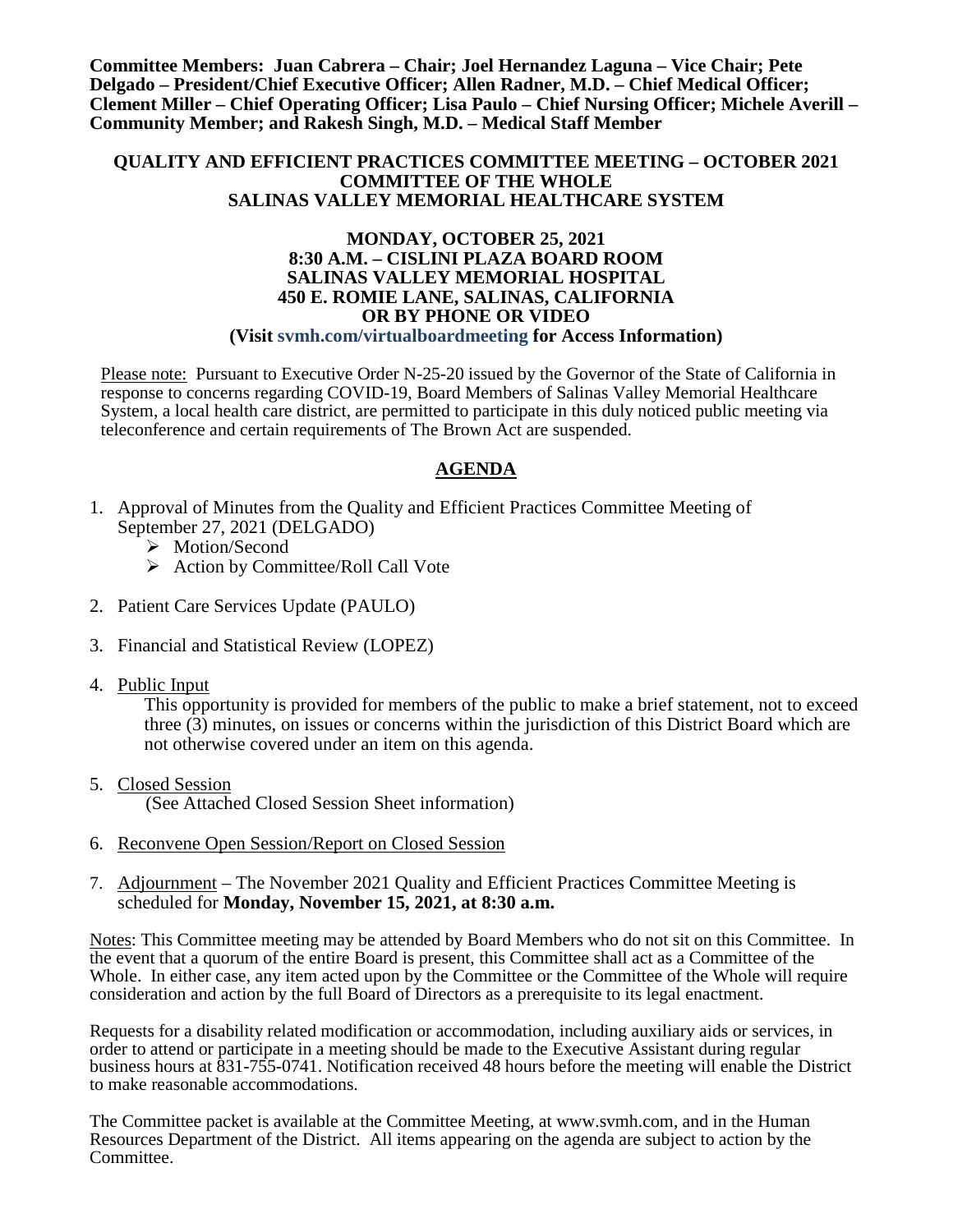#### **SALINAS VALLEY MEMORIAL HEALTHCARE SYSTEM QUALITY AND EFFICIENT PRACTICES COMMITTEE MEETING OF THE BOARD OF DIRECTORS – COMMITTEE OF THE WHOLE**

#### **AGENDA FOR CLOSED SESSION**

Pursuant to California Government Code Section 54954.2 and 54954.5, the board agenda may describe closed session agenda items as provided below. No legislative body or elected official shall be in violation of Section 54954.2 or 54956 if the closed session items are described in substantial compliance with Section 54954.5 of the Government Code.

#### **CLOSED SESSION AGENDA ITEMS**

#### **[ ] LICENSE/PERMIT DETERMINATION** (Government Code §54956.7)

**Applicant(s)**: (Specify number of applicants)

#### **[ ] CONFERENCE WITH REAL PROPERTY NEGOTIATORS** (Government Code §54956.8)

**Property:** (Specify street address, or if no street address, the parcel number or other unique reference, of the real property under negotiation):

**Agency negotiator:** (Specify names of negotiators attending the closed session):

**Negotiating parties**: (Specify name of party (not agent):

**Under negotiation:** (Specify whether instruction to negotiator will concern price, terms of payment, or both):

#### **[ ] CONFERENCE WITH LEGAL COUNSEL-EXISTING LITIGATION**  $\overline{(Government Code \$  54956.9(d)(1))}

**Name of case:** (Specify by reference to claimant's name, names of parties, case or claim numbers):

**Case name unspecified:** (Specify whether disclosure would jeopardize service of process or existing settlement negotiations):

, or

#### **[ ] CONFERENCE WITH LEGAL COUNSEL-ANTICIPATED LITIGATION** (Government Code §54956.9)

Significant exposure to litigation pursuant to Section 54956.9(d)(2) or (3) (Number of potential cases):

Additional information required pursuant to Section 54956.9(e):

Initiation of litigation pursuant to Section 54956.9(d)(4) (Number of potential cases):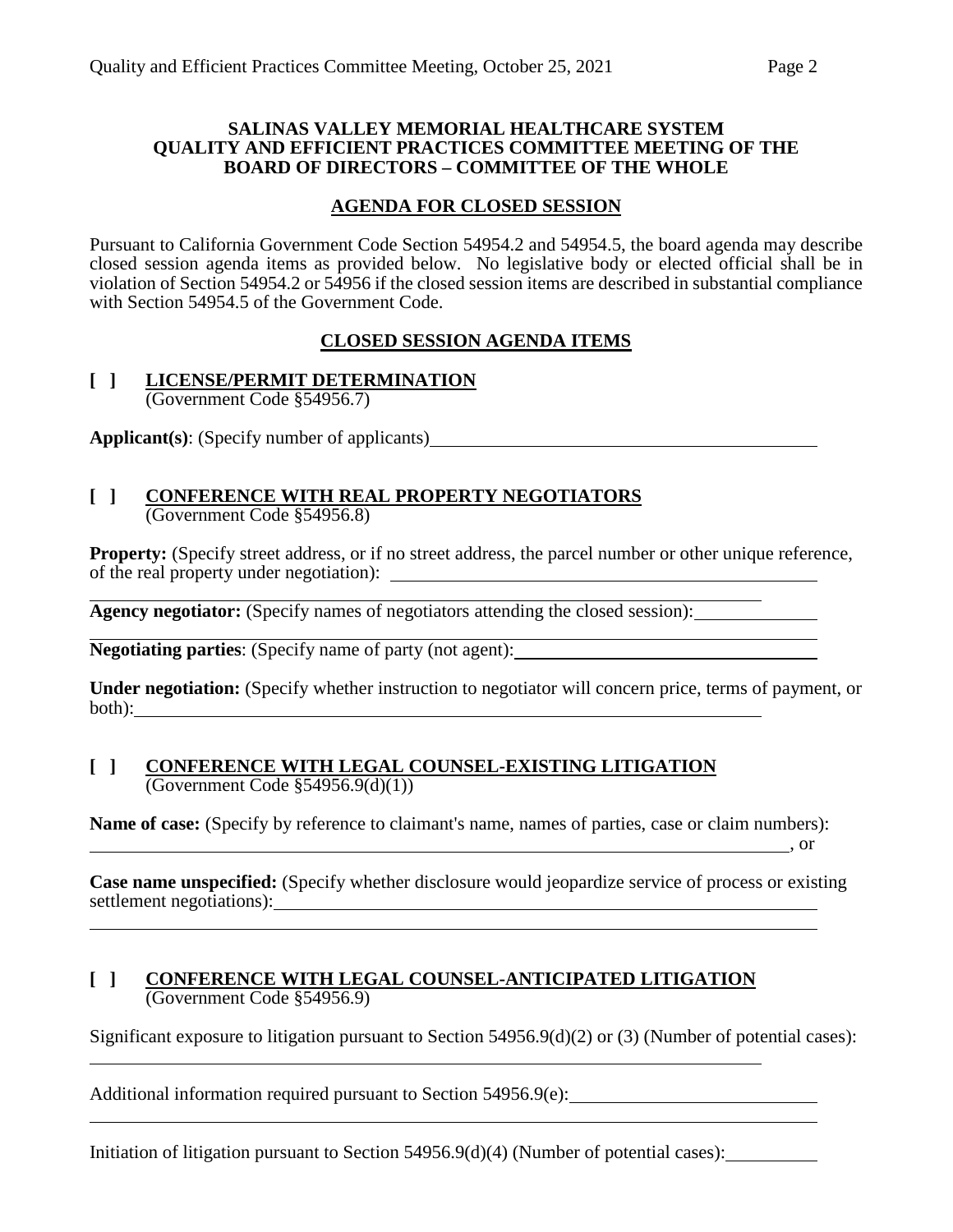## **[ ] LIABILITY CLAIMS**

(Government Code §54956.95)

**Claimant:** (Specify name unless unspecified pursuant to Section 54961):

**Agency claimed against**: (Specify name):

#### **[ ] THREAT TO PUBLIC SERVICES OR FACILITIES** (Government Code §54957)

**Consultation with**: (Specify name of law enforcement agency and title of officer):

## **[ ] PUBLIC EMPLOYEE APPOINTMENT**

(Government Code §54957)

**Title**: (Specify description of position to be filled):

## **[ ] PUBLIC EMPLOYMENT**

(Government Code §54957)

**Title:** (Specify description of position to be filled):

#### **[ ] PUBLIC EMPLOYEE PERFORMANCE EVALUATION** (Government Code §54957)

**Title:** (Specify position title of employee being reviewed):

#### **[ ] PUBLIC EMPLOYEE DISCIPLINE/DISMISSAL/RELEASE** (Government Code §54957)

(No additional information is required in connection with a closed session to consider discipline, dismissal, or release of a public employee. Discipline includes potential reduction of compensation.)

# **[ ] CONFERENCE WITH LABOR NEGOTIATOR**

(Government Code §54957.6)

**Agency designated representative:** (Specify name of designated representatives attending the closed session):

**Employee organization**: (Specify name of organization representing employee or employees in question): such a set of the contract of the contract of the contract of the contract of the contract of the contract of the contract of the contract of the contract of the contract of the contract of the contract of the c